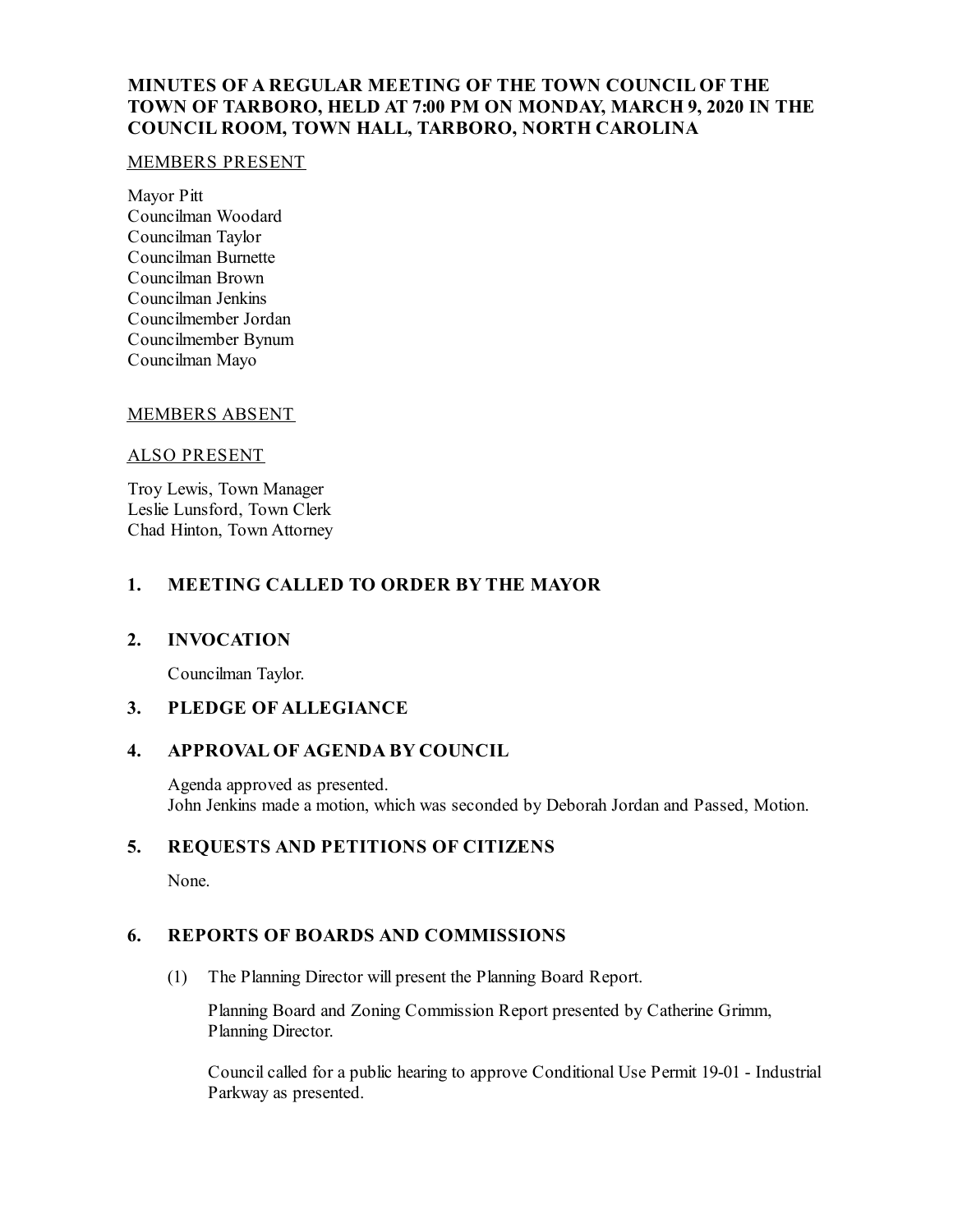Leo Taylor made a motion, which was seconded by Sabrina Bynum and Passed, Motion.

## **7. TOWN MANAGERS RECOMMENDATIONS**

### **Consent Items**

Consent Items approved as presented. John Jenkins made a motion, which was seconded by Deborah Jordan and Passed, Motion.

- (1) Approve minutes of February 10, 2020 regular meeting.
- (2) Tax Collector's Report

### **Action Items**

### **(3) Economic Development and Incentive Agreement - Sara Lee Expansion**

Counciladopted the Economic Development and Incentive Agreement to assist in the creation of jobs and investment at Sara Lee Frozen Bakery. John Jenkins made a motion, which was seconded by Clarence Brown and Passed, Motion.

### **(4) Award Contract - Auditing Services**

Council awarded the audit contract for the fiscal year  $2019-2020$  to Flowers & Stanley, LLP at the proposal cost of  $$27,500$ , with the understanding that the additional two years may be subject to negotiation and require future Councilapproval. The Mayor will be authorized to sign the standard contract for submission to the Local Government Commission.

Clarence Brown made a motion, which was seconded by Othar Woodard and Passed, Motion.

## **(5) Report of Unpaid Taxes, Liens on Real Property and Tax LienAdvertising**

Councilapproved the report of the Tax Collector on unpaid 2019 taxes that are liens on real property and ordered the Tax Collector to advertise 2019 taxes that are liens on real property one (1) time as soon as all statutory requirements can be met. John Jenkins made a motion, which was seconded by Othar Woodard and Passed, Motion.

### **(6) Appointment for March - Historic District Commission**

Councilappointed Eugene Muse to fill the expired term on the Historic District Commission.

Othar Woodard made a motion, which was seconded by Sabrina Bynum and Passed, Motion.

## **(7) Appointment - Planning Board**

No action required at this time.

### **(8) Appointment - Tarboro-Edgecombe Airport Authority**

No action required at this time.

### **8. OTHER REPORTS**